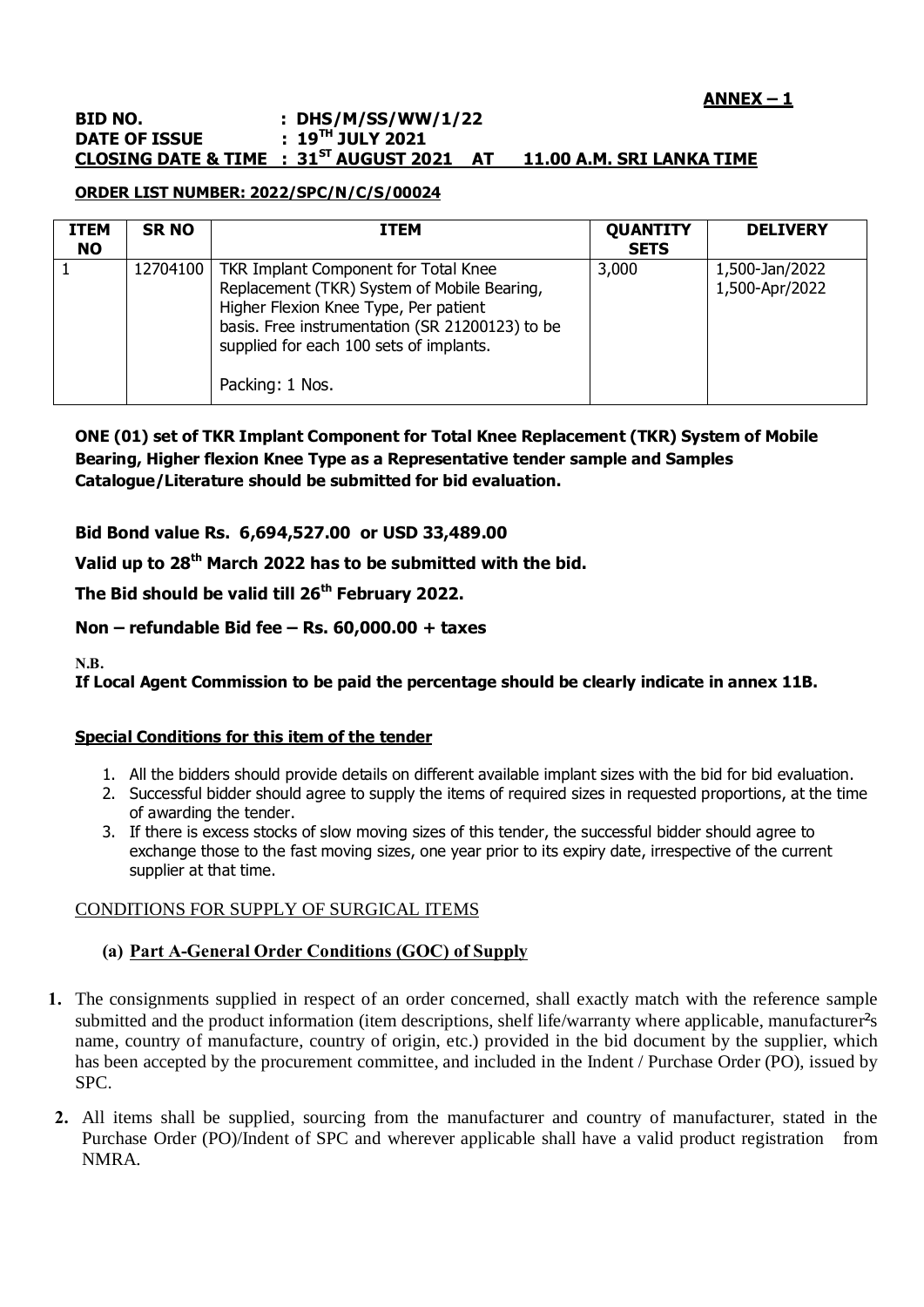**3.** Maintaining the validity of the product registration during the period of supply (delivery schedule), obtaining import license / manufacture licensing at NMRA, is a pre-requisite for the supply of surgical items. Hence all suppliers shall produce relevant valid registration certificates/licenses, when REQUESTED by MSD/SPC.

When the validity of the product/manufacturing licenses and registrations of NMRA (eg; manufacturing license, product registration and GMP certificates), of local manufacturers / local suppliers, lapses during the year or during the period of supply (delivery schedule), it shall be extended / renewed by the supplier. A certified copy of afore mentioned valid certificates shall be submitted to MSD by the supplier when deliveries are made.

- **4.** The number of batches per consignment shall be minimal. Batch quantity shall be an equal multiple of the quantity of the consignment and the proportionate size of the batch quantity shall be not less than 15% of the quantity in the consignment.
- **5.** The specifications of the product offered in the bid, by the supplier shall match with the tender specifications for the item and any form of alternate offers will not be entertained unless otherwise mentioned in this document.

## **Shelf life & Warrantees**

**6.** Freshly manufactured stocks of the product shall be supplied; thereby the residual Shelf Life (shelf life remaining at the time of delivery of goods in Sri Lanka/MSD stores in case of local supplies) of the product, shall be 85% of the shelf life requested (specified in order/Indent/PO).

In respect of the items with requested shelf life equal or more than 36 months, any deficit between the residual shelf life and requested shelf life, shall not be more than 04 months.

When the shelf life is not specified in the indent/PO/item spec; the requested shelf life shall be considered as, 36 months for surgical items.

#### **Standards & Quality**

- **7.** Standards; In addition to Pharmacopoeial Standards that are indicated in the item specifications, other Pharmacopoeial Standards that are registered at National Medicines Regulatory Authority in Sri Lanka are also acceptable.
- **8.** Any product deficient of its sub-components/accessories, not at the specified quality standards or all its components not unitized appropriately in packaging (as a set) shall be rejected.
- **9.** Withdrawal from use of items due to quality failure found as manufacturer<sup>s</sup> Supplier's fault:
	- (a). In case of batch withdrawal, **value of entire batch quantity supplied** shall be recovered from the supplier.
	- (b).In case of product withdrawal, **value of entire product quantity** supplied shall be recovered from the supplier.
	- (c). In the event of either a) or b) above, supplier shall be charged the total **cost involved for MSD, of the quality failed supplies** with 25% administrative charge of the same**.**
- **10.** The storage conditions and the packing requirements of the product shall conform to the information given by the manufacturer and accepted by NMRA for the product registration.

The bidder must provide with the bid, a declaration to certify the NMRA accepted product details such as; storage conditions, pack details/contents/sizes and standard batch quantity/size of the product.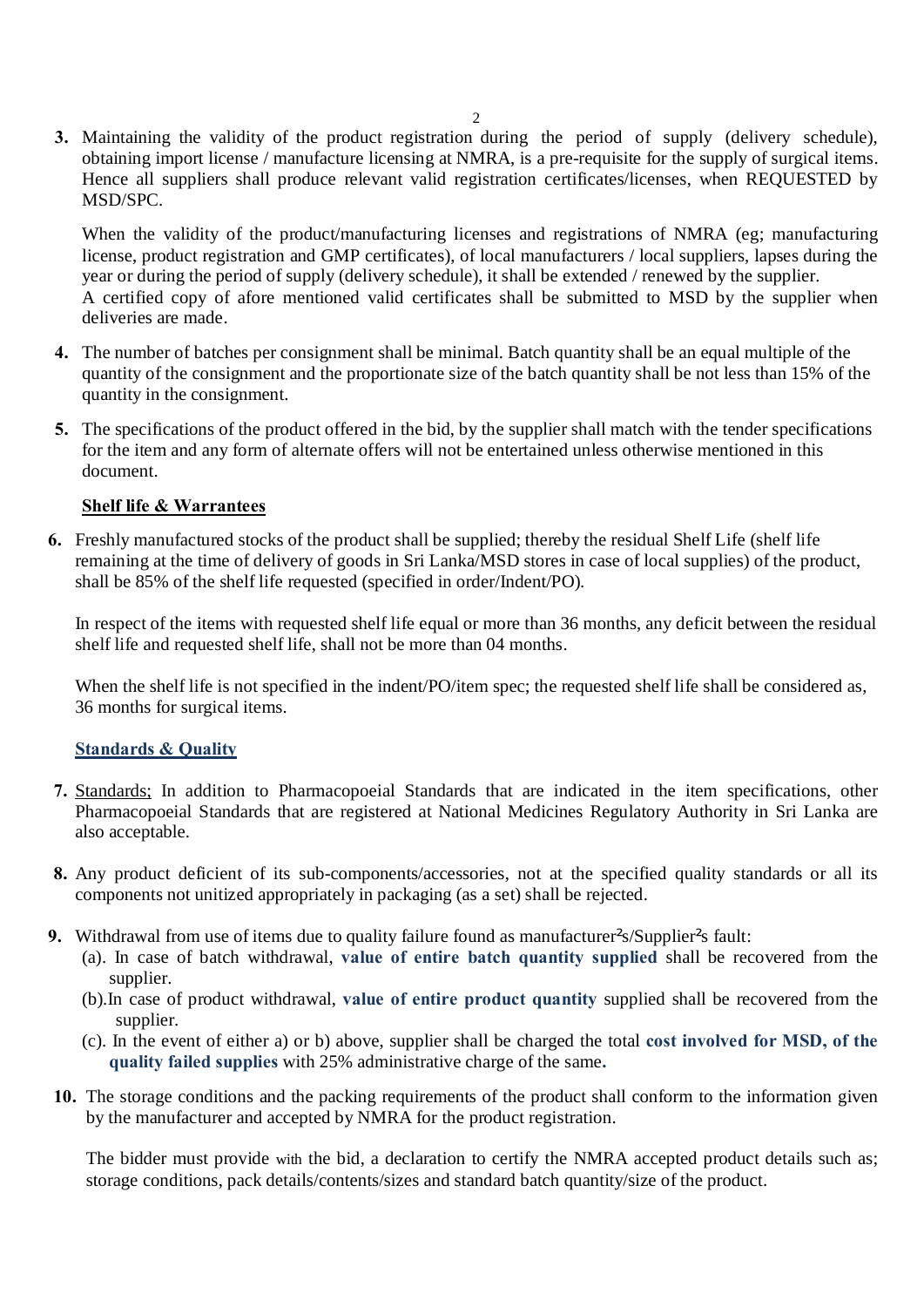- **11.** Immediately after delivery at MSD, the consignments shall be subjected to testing appropriately drawn, one random batch sample (Post-delivery sample) of the consignment at a government/semi-government/accredited laboratory. If the sample is found to be substandard, random batch samples will be tested from all the batches/lots in the consignment, and entire expenses on such tests, like value of samples, transport, sampling and testing charges, etc, will be recovered from the supplier.
- **12.** Consignments supplied to MSD violating the storage conditions indicated on product labels and/or product information leaflet (as accepted for product registration at NMRA), shall be considered as quality affected consignments and quality assurance of such consignments shall be carried out by post-delivery testing at government / semi government laboratory in Sri Lanka or at an accredited laboratory (foreign/local). All the expenses on such an event, including storage cost shall be borne by the supplier. If found to be quality affected the consignment will be treated as quality failed (as clause No.09).

## **13. Pack size, Labeling & Packaging**

Offers for pack sizes at a lower level (smaller quantity per pack) than the pack size specified in the item description/specification and MSD order List, are also acceptable, but higher level (larger quantity per pack) pack sizes will not be entertained unless otherwise offered with the original bid and accepted by the procurement committee, with the concurrence of MSD.

**14.** Each innermost pack shall bear the item Description, SR No, Batch No/Lot no., Reference/Catalogue No., Date of Manufacture, Date of Expiry and · STATE LOGO of Government of Sri Lanka. Product information Leaflet (PIL) to be included with each pack.

It is essential to include and exactly match the dates of Expiry  $\&$  date of Manufacture (in any form as  $\cdot$  Year  $\&$ Month or  $\cdot$  No Exp. ), in the innermost pack and supplier<sup>t</sup>s invoice.

**15.** Description of the Item, SR No, Date of Manufacture, Date of Expiry, Batch No, Name and address of manufacturer and · STATE LOGO of Sri Lanka Government shall be clearly marked on the outer covering of the individual/innermost pack containing the minimum unit of measure, including blister & strip cards and on the outer cover of the carton/box.

The format of Date of Manufacture / Date of Expiry should be declared in the offer and it shall consist at least the YEAR & MONTH.

- **16.** All outer most cartons (shipping packages) shall bear the MSD Purchase Order No, SPC Indent No., SR No, Batch No, and Date of Expiry in size 1.5cm letters / figures in prominently visible manner. This may be printed, stenciled or label properly affixed.
- **17.** Batch Number of the product shall be separately Barcoded (in Code 128 or 2D formats) and Barcode shall be printed on the labels at all levels of packing as described below, conforming to the industry standards in Barcode printing and pasting.

Format shall be according to Code 128 or 2D standards.

Maximum barcode size shall be 5.0cm (length) x 2.5cm (width).

**18.** In case of receiving goods under inappropriate packaging conditions (not in good order), was to be sorted out by MSD to select the items in good order by 100% checking/handling of the consignment, all expenses incurred to MSD in such an event (including demurrage charges, cold stores charges, labor charges etc. or any other charges incurred until goods are ready for acceptance), have to be paid to MSD by the local supplier, before attending to checking the consignment 100%, by MSD.

In respect of SPC imported supplies, if the local agent does not follow suit as above, such extra expenses incurred to MSD shall be recovered from the supplier by SPC and refund to MSD.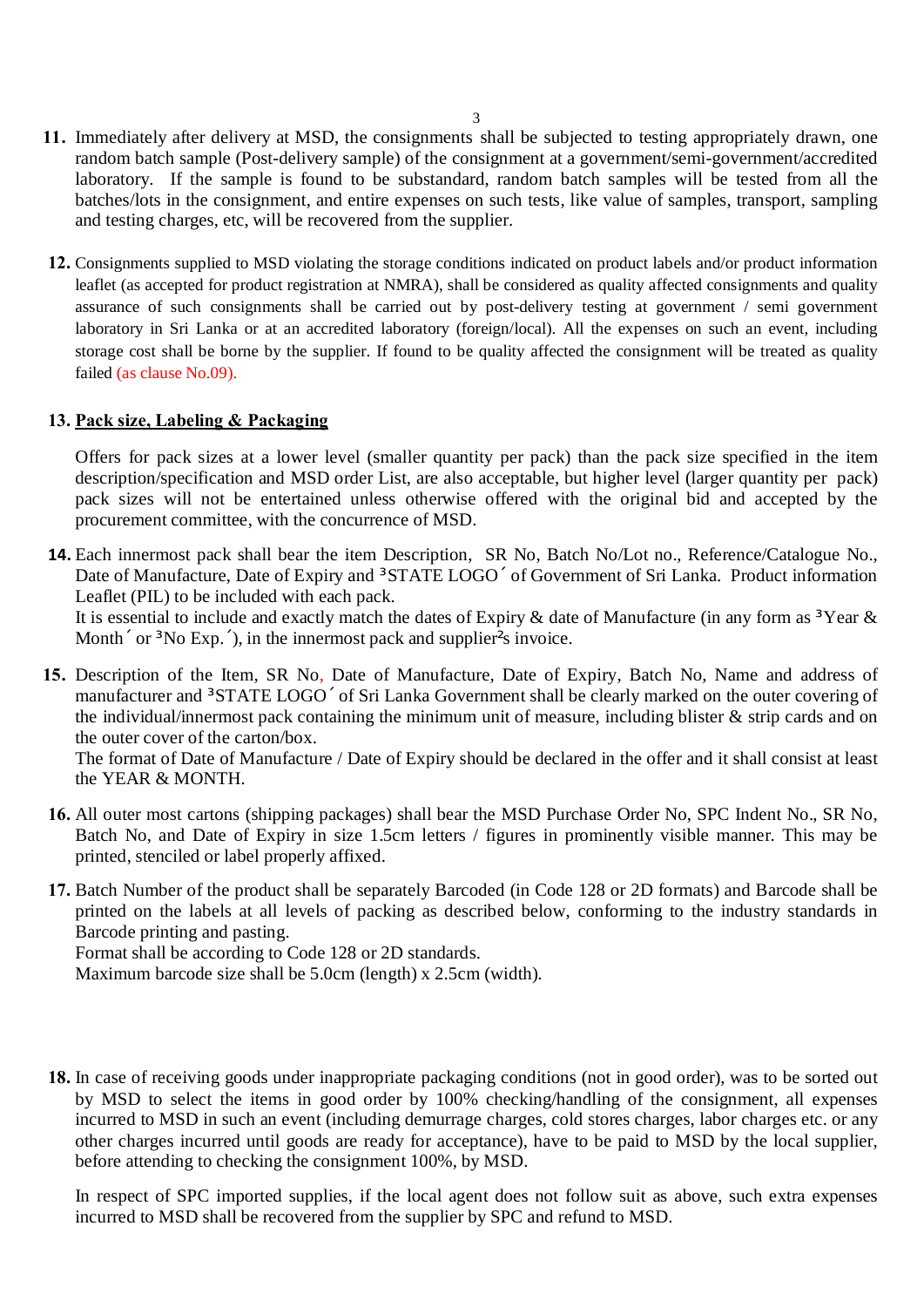## **Storage Conditions & Temperature**

- **19.** If the storage temperature & conditions are not specified in the item specification, NMRA accepted product storage conditions, shall conform to Sri Lankan ambient storage conditions in the ranges of  $30^0c +12^0c$ temperature and 75% +/-5% relative humidity. The product storage conditions shall be clearly indicated at all levels of labels/packages/boxes.
- **20.** In respect of the products requiring controlled temperature storage (Eg.  $< 25^{\circ}$ c, 2-25<sup>°</sup>c, 15-20<sup>°</sup>c/30<sup>°</sup>c, 2-8<sup>°</sup>c etc.), supplier shall provide MSD with latest product stability study reports with the invoice of the consignment.(report shall include studies; at  $30^{\circ}$ c +/-  $2^{\circ}$ c & 75% +/- 5% RH for **AC stored** items and at  $25^{\circ}$ c  $+/- 2^{\overline{0}}c \& 60\% +/- 5\% RH$  for **Cold stored** items. It shall be a true copy of the latest report submitted to NMRA or a report issued within last 05 years). (refer clause No.10)

## **Delivery Requirements**

**21.** All items shall be supplied as per the latest/final delivery schedule, communicated to the supplier, as an amended Indent/PO delivery schedule (if not amended, original schedule in the Indent/PO will apply) mutually agreed between MSD & SPC, at the time of establishing the payment terms (L/C, DP, TT, etc). Any deviation from this agreed delivery schedule shall be treated as a defaulted delivery.

Contravening the above directions, if the delivery schedule is violated by the supplier for no fault of MSD/SPC/MOH and in the event MSD decides to accept any such consignment in full or part thereof, that is delivered after the due delivery date, Condition No. 24 on delayed deliveries, shall be applied.

- **22.** All consignments shall be delivered at Medical Supplies Division or an alternate receiving point as directed. However sending consignments **to reach Sri Lanka from 15th December to 10th January** shall be avoided, unless otherwise prior approval has been granted by MSD for such deliveries.
- **23.** Defaulted consignments with respect to delivery schedule shall only be considered for acceptance, subject to a penalty imposed for the delay due to suppliers fault, allowing a grace period up to two weeks. Consignments delivered after that grace period shall be considered for acceptance subject to a penalty to the supplier as described below ;

(a). A penalty of 0.5% per day of the consignment value, calculated commencing from the 15th day up to 60th day delay from the due delivery date, as per the indent/PO or its¶latest amended delivery schedules.

(b). When the delay exceeds 60days purchase order will be considered as automatically cancelled, on defaulted performance. In such a situation, MSD reserve the right to recover liquidated damages or to revoke the cancellation (eg. if payments have been released prior to such a cancellation), and accept the consignment subject to a 25% admin charge.

**24.** (i). If any local purchases were to be made by MSD/SPC to ensure continuity of supply (due to noncompliance of Indent/PO/its' amended; delivery schedule); in the ensuing period inclusive of the grace period for delivery from due delivery date, extra expenditure incurred on such local purchases, over the landed cost of relevant SPC main order, shall be recovered from the supplier.

(ii). If a delivery defaulted (violating delivery schedule in the indent/PO) SPC supplier/his local agent, who participate in an urgent local purchase tender of SPC or MSD for the same item, quoting the same product or any similar product, is bound to supply the local purchase order at the landed cost of the defaulted SPC main order. In violations of the same, the cost difference will be set off from the payments to the supplier of the corresponding SPC main order.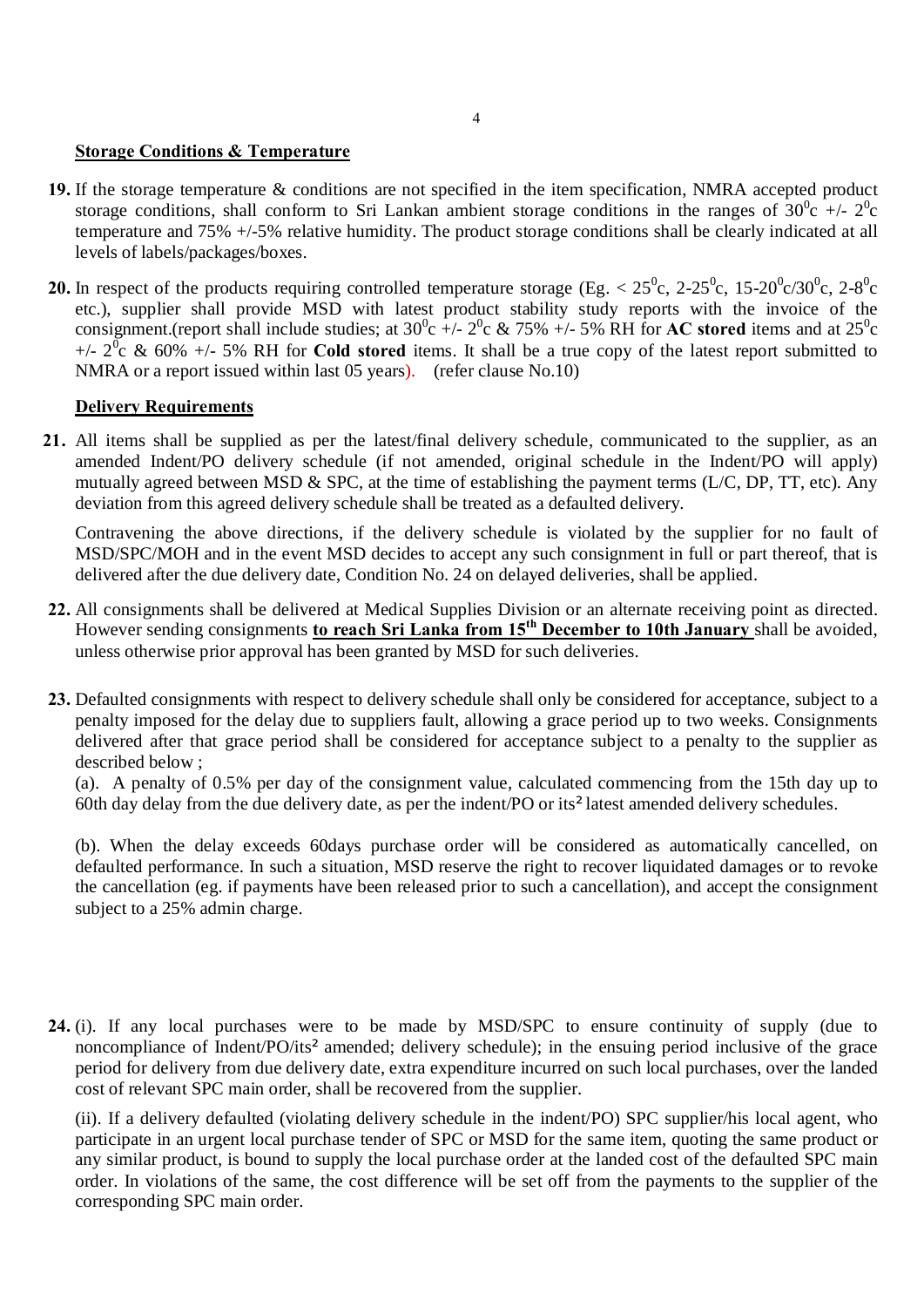- **25.** In respect of local manufacturers/ local suppliers, all deliveries shall be made only on week days excluding public holidays, also allowing adequate time to enable the completion of the receiving process at MSD stores before 3.30 p.m. In the event of failure to meet this deadline due to supplier<sup>'</sup>s fault (eg. In delivery; time, product, document, etc.) goods shall be accepted on the following working day, such date shall be counted for working out penalties as per No. 24 (regarding defaulted consignment) of the conditions of supply. As an alternative, supplier can request MSD to take over the consignment on the same day, subject to settling all adl. expenses (i.e. staff OT, forklift charge, etc.) of MSD, by the supplier.
- **26.** The extension of L/C's overstepping delivery schedules in the Indent/PO/its' amendments, shall not in any way affect the recovery of late delivery charges, as per Condition No. 24 (regarding defaulted consignments) and any other direct or indirect additional costs/liquidated damages, relating/consequent to extension of L/C.
- **27.** When adequate storage space is not available at MSD, to accept a delivery defaulted consignment (deviating from the delivery schedule in the Indent/PO/its¶amendments) under the condition No. 24, any additional expenses caused to MSD or SPC in arranging temporary external storage and other expenses (eg. demurrage, detention, container storage, re-handling cum transport, etc.) shall be borne by the supplier.

## **Documents & Information**

- **28.** MSD Order No, Item Description, SR No, Batch No., Date of Manufacture, Date of Expiry and product Storage Condition, shall be indicated in all Supply Invoices and detailed Packing Lists.
- **29.** One of the tender samples of the selected bid shall be forwarded to MSD, for using as a reference sample (can make it; a part of the last consignment or a returnable to supplier) for checking the conformity of the consignments received under the indent/PO.

The images of the; specimen labels, minimum pack and outer most box/shipper carton, that satisfies the above mentioned labeling conditions, shall also be provided within 14 days of releasing the indent by SPC. Reference sample to be sent by Procurement Entity to MSD.

- 34 The supplier shall submit all shipping documents to (Including Bills of Lading / Draft Air Way Bills etc.) SPC Imports department and MSD by e-mail (**follow instructions in website www.msd.gov.lk** ), at least 03 days before the Expected Time of Arrival (ETA) of sea freighted consignments & 02 days before the ETA of Air freighted consignments.
- 35. After releasing the Indent/PO or establishing [L/C, the latest log](http://www.msd.gov.lk/)istical position of manufacturing & supply on the Indent/PO, shall be updated biweekly through e-mails to SPC with a copy to MSD by the supplier.( follow instructions in the website www.msd.gov.lk) If it is not complied or the information so provided are found to be incomplete/false, the grace period (for

supply delays) mentioned in the condition No. 24 will not be applicable.

#### **Common conditions**

36. In addition to the general conditions of supply given herein, any other relevant conditions as per the tender document issued by SPC, are also applicable.

**Abbreviations :***NMRA ; National Medicines Regulatory Authority/Sri Lanka,* SPC ; *State Pharmaceuticals Corporation, MSD; Medical Supplies Division/Ministry of Health-Sri Lanka, WDN; Wharf Delivery Note* 

#### **Special Conditions**

- · Suppliers should submit all shipping documents including the Bill of lading or Air Way Bill to SPC at least 2-3 days prior to arrival of the consignments to prevent any delay in clearance.
- · In the event of an award made to you on this tender, SPC reserve the right to cancel/suspend the